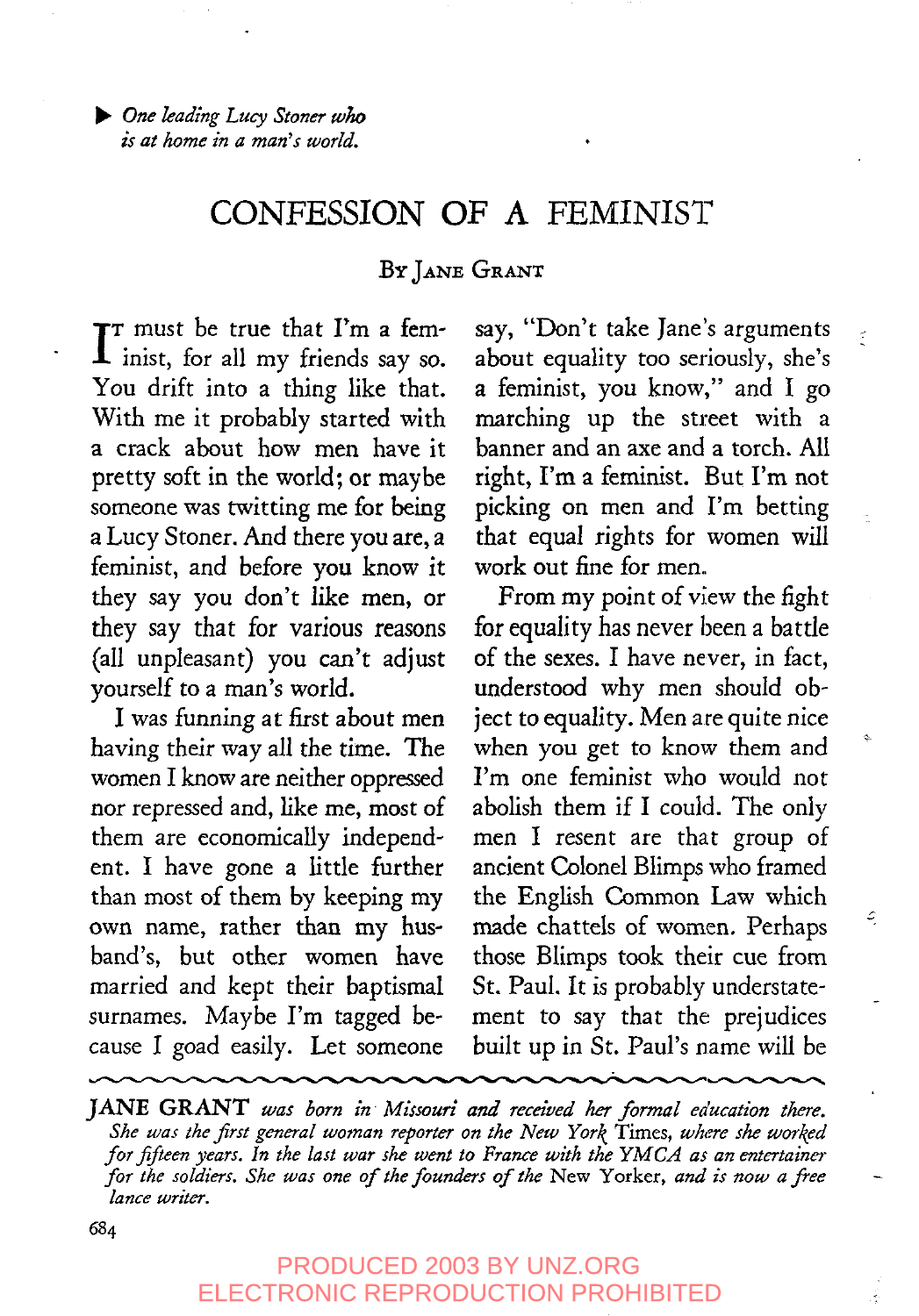hard to live down for a long time yet. But the fact is that most men, except for an understandable reluctance to change custom, are tolerant and kind and helpful if you know how to get 'round them. At least that is what I have concluded in my long and quite comfortable association with them. Adjusting myself to their world is one of the things at which I have been rather competent.

You see, I was scarcely eighteen years old when I discovered that I had to earn my living. This happened in the years when women were denied admission to many occupations since opened to them, but that fact worried me not at all for I could sing and I set myself to rise to fame as an opera singer. In those days I lived on a high plane. It worked all right until the high plane gave me a terrifying view of perpendicular open space underneath my perilous economic perch. As it turned out my voice was "sweet," and would startle neither a church mouse nor a bishop. Something more solid was demanded. I took stock and quickly gave up the artistic for the substantial, which I found way down under in the newspaper world.

The great advantage of newspaper work was steadiness, although my microscopic salary would cause a labor outburst today even in the most anti-feminist union. But when you have rehearsed fourteen weeks in the chorus of a show to be let out before you reach Broadway; when you barnstorm in vaudeville, playing one week in four; when you have a whirl in a cabaret as a member of a dancing team, you look upon ten dollars a week not only as a lot of money but as a very steady anchor. The New York *Times* and ten dollars a week was not so bad. I'm Scotch.

As I have said, I was eighteen, every minute was adventure and my only worry was to keep it going, to keep it steady. But that was the most difficult part of the job because the Fourth Estate glowered at women in those days. In the beginning I was charged not to reveal the fact that a female had been hired, and despite warnings from C. V. Van Anda, that great managing editor, that there would never be advancement for a woman at the *Times,* I began my career. All my associates were men and the situation suited me down to the ground. Men were old hat to me. I come from a large family of males. I knew their strength and their weakness and I was used to getting what I wanted from them by practicing old-fashioned guile.

I discovered the technique quite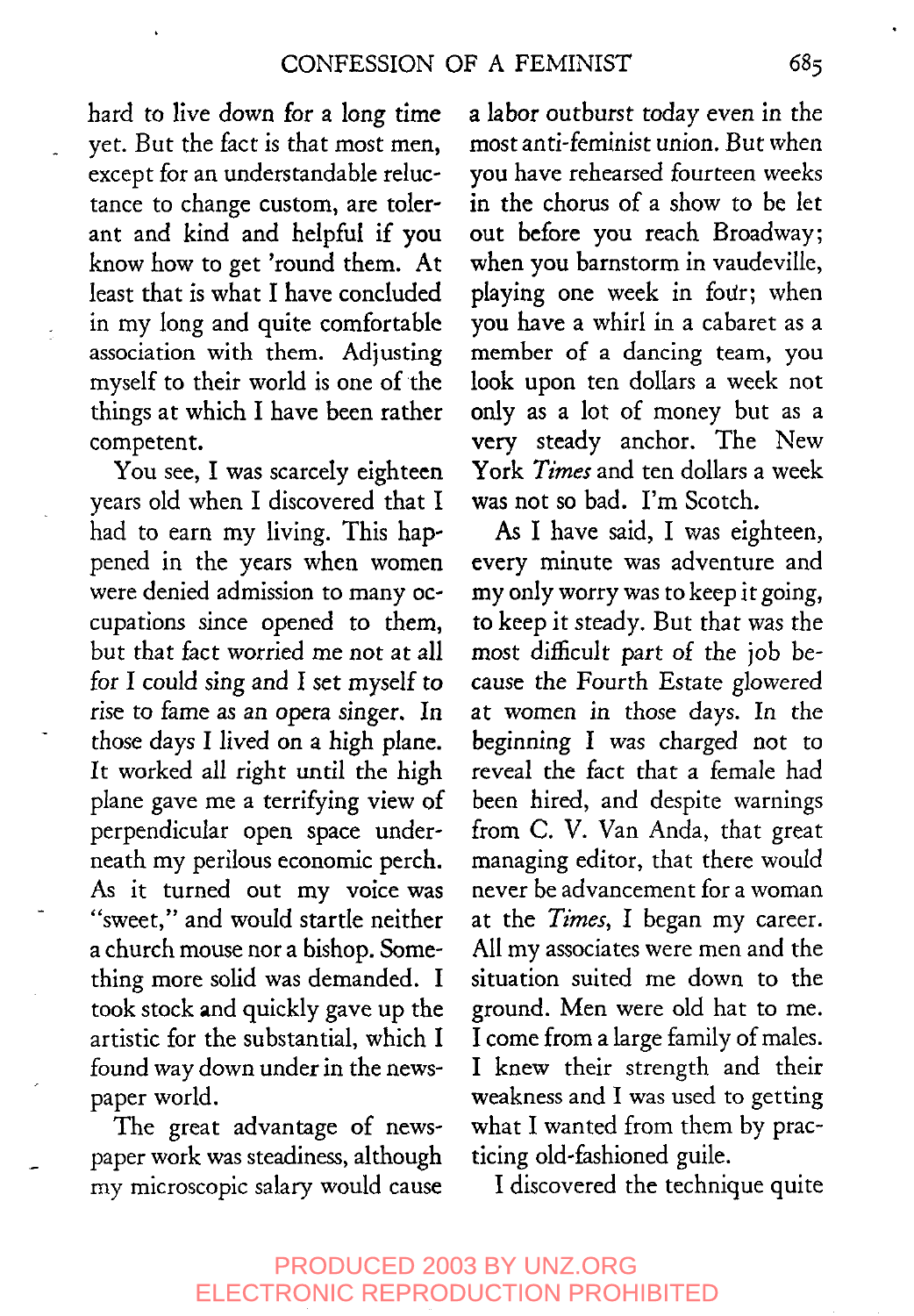early, when my gigantic grandfather, who was the terror of all the children, was miraculously softened one day when I lay my head on his broad chest as he sat in his great armchair. It was during his morning eggnog rite. At 10:30 each morning, except Sunday, and no matter how pressing the work was in the fields, he appeared at the farmhouse. You could set the clock by grandfather's *eggnog* and grandmother was always ready. It was no mere *egg* concoction for it contained an exact amount of stick measured from the bottle of spirits. Grandfather was a Baptist deacon and this was medicine, a tonic shared by no other member of the household. He drank it slowly as he delighted in the aroma of the brandy. I longed for a taste from grandfather's cup and I finally tried to get it-but not by asking. My try consisted of gazing helplessly up at him and then gently laying my head against him. He let me sip the cup and I never forgot how easy it was to practice the gentle art of being weak.

Thanks to grandfather and some brutish cousins an office full of men was not dismaying to me. I submitted to the nickname, Fluff, which the reporters at once tacked on me, and *did* not protest at the usual newspaper office hazings.

Life was gay and exciting. The reporters taught me how to handle stories and how to swear; some beau-ed me and some of the more wonderful fed me; and when we entered the war they pulled every string in Washington to help me with my dearest dream at the moment $-$  to get to France with the AEF as a YMCA entertainer.

After the war I returned to the *Times* and was made a full-fledged reporter. I was in ecstasy  $-$  the first and only girl reporter on the *Times--but* I was also sober enough to know that I was just the index to a trend. The war had given women importance, women continued to make news and it was more and more necessary to have them interpreted in the press. It sounds ridiculous now but in 1920 it was news when women were admitted to law schools; it was news when women broke down the stilted medical faculties; practically front page news when a college of engineering matriculated female freshmen. Moreover, women had a vote  $-$  in other words, they were in a position to cause other than strictly domestic trouble, and could no longer be ignored. I knew very little about the early feminist struggles. I had followed the activities of the suffra-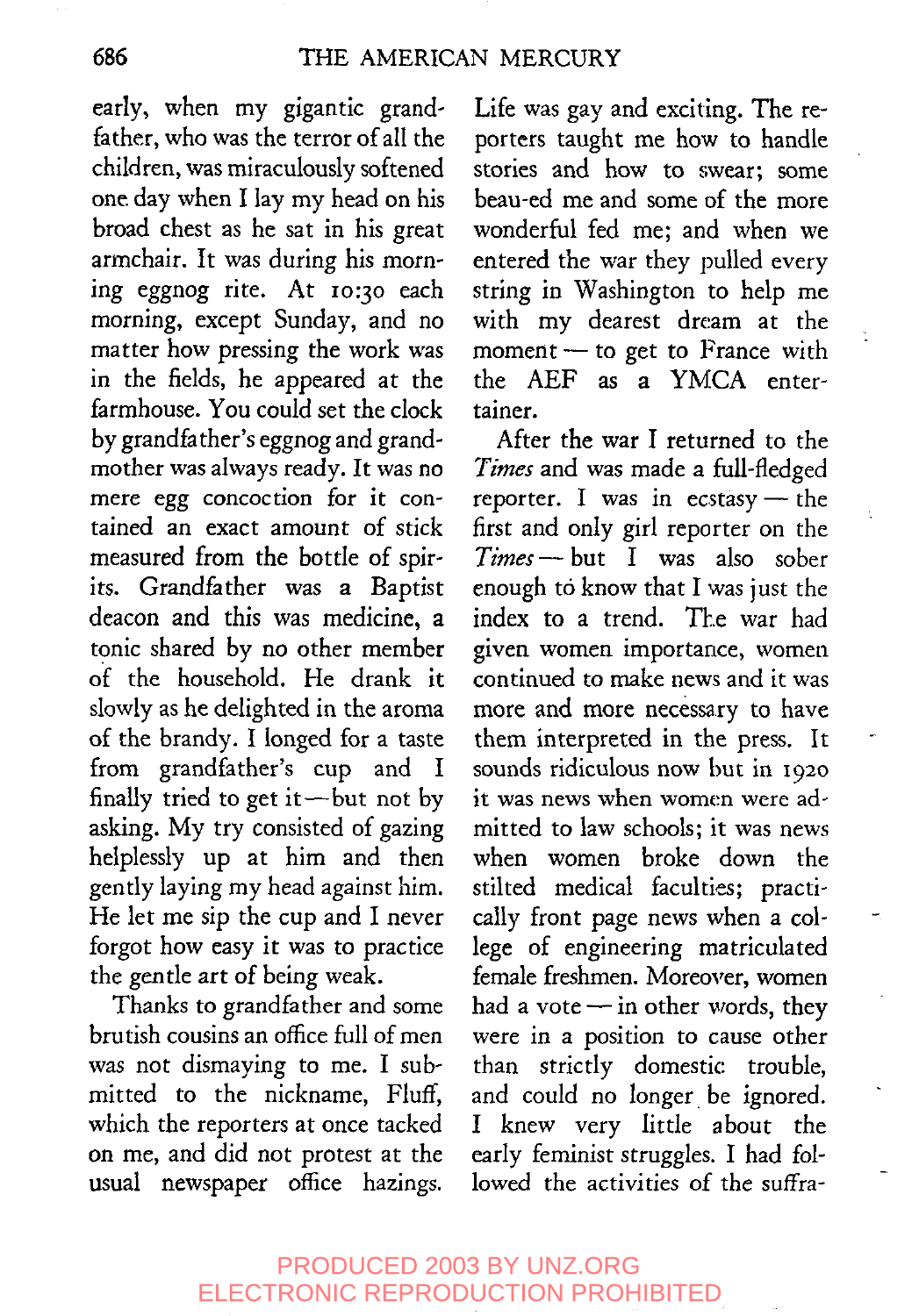gettes with interest but it was not my cause.

I was jolted out of my apathy on the day of my first wedding when one of the witnesses addressed me as Mrs. Ross. My heart stood still at the realization that my own little name had dissolved when the minister finished the service. It's not supposed to be nice to be too selfish about your possessions but a name is different. My name didn't mean a thing to anyone but me; it was a kind of symbol of me $-$ of my aims, my joys, my sorrows. It was just too personal, too much a part of me to be summarily discarded by a wedding ceremony.

My husband was not humoring me when he agreed to help me keep my name. As a matter of fact he actually took the lead. We naively believed that all we had to do was to tell our friends that I would keep my name and that would be that. But we learned differently. Men ridiculed me and married women raged. You would have thought the business of a girl keeping her own name was illegal if not criminally immoral. The truth is that no legal obstacle has ever existed, because those old Common Law-makers had overlooked the entire matter of a married woman's name. Almost a hundred years ago Chief Justice Salmon P.

Chase discovered that omission and ruled in behalf of Lucy Stone, the pioneer in woman's cause, who was having no end of trouble in New England guarding her name.

Unless you have perseverance, lawyers and officials will make you sign your husband's name to legal documents, tell you that passports must be taken out in his name which isn't true $-$  and that you must register to vote under his name. When WACS, WAVES and girl marines marry, for instance, they are whipped into the new name without so much as "by your leave." It was in protest against things of this kind that some of us organized the Lucy Stone League.

II

We had mass meetings, made legal test cases in various states, sent deputations to Washington and made ourselves generally troublesome. Registering at hotels as "John W. Doe and wife, Jane Brown," was quite an oddity at first but we finally established the idea. Another triumph was the passport ruling. We had knocked unavailingly at the door of the State Department while Charles Evans Hughes presided there but Secretary of State Kellogg gave friendly ear and incorporated the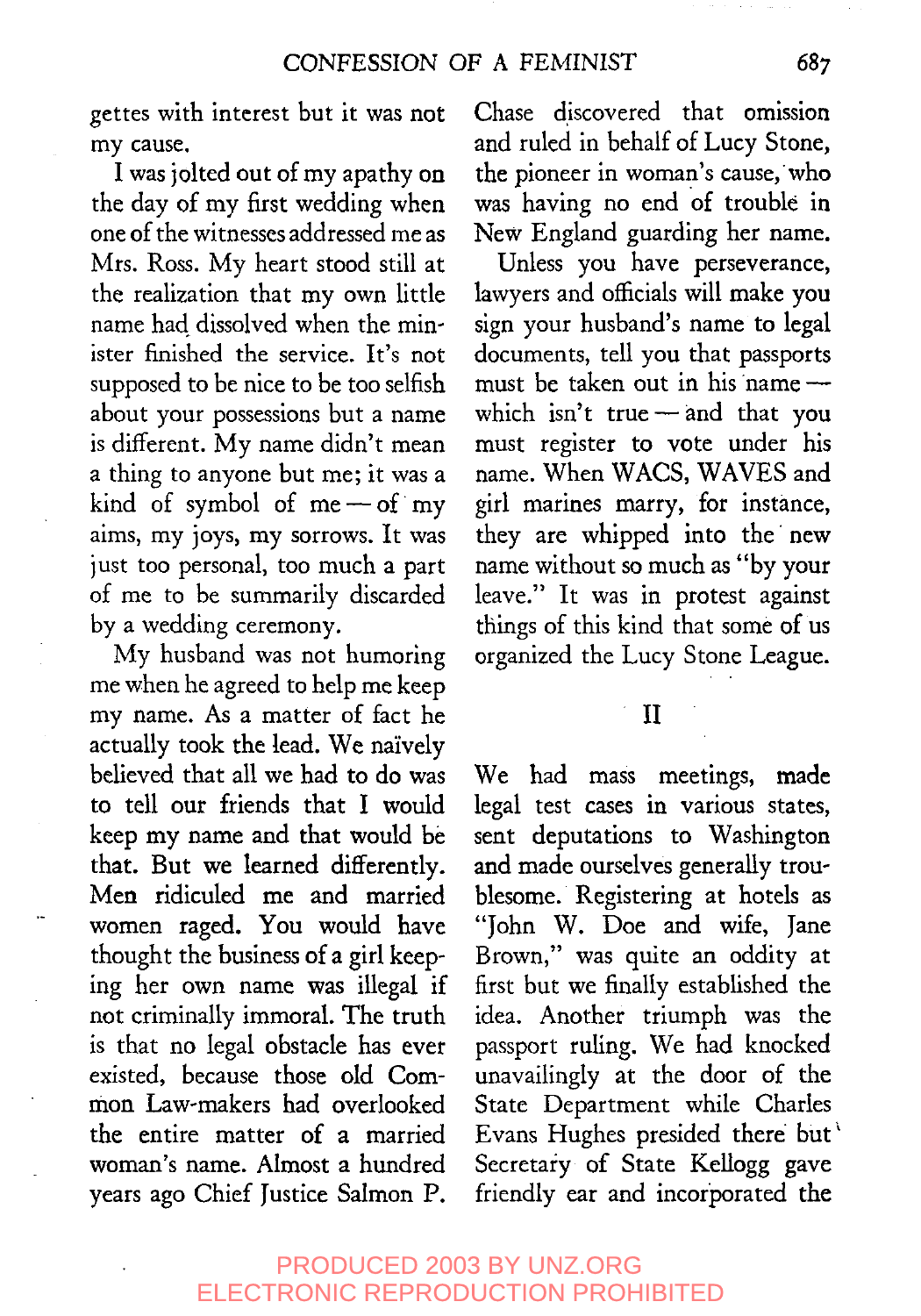passport ruling. About the only field in which we made no perceptible dent was the field of sports. No matter how strong and skillful a woman athlete may be or how many male records she has broken you will read her name in the papers as Mrs. John Brown, seldom even Mrs. Mary Brown. Helen Wills Moody was an exception, but it was always Mrs. Moody, though she had piled up most of her trophies as Helen Wills. The American Athletic Union was outraged when we suggested that they stop tampering with the names of female sportswomen.

*Beginning* mildly with names I soon worked up indignation over other feminine taboos. If a girl had to turn handsprings to keep her own name, I reasoned, there must be other darker goings-on. There were plenty, and some of them were in reverse English. Take the matter of privileges. In one form or another every state, I found, was giving marked attention to legislation for women which, no matter how restrictive, was billed as "privilege." Politicians, labor leaders and social workers formed the unholy alliance that took the lead in drafting these so-called privilege laws. They included restricted hours of work, minimum wages, restriction on the occupations in which women could work, compulsory seats for women workers, and regulations of home work, all of which sounded great and good and made quite a convenient smokescreen.

Plainly visible in the haze, and annoying to a budding feminist, were those anti-suffragettes who, by keeping their fences nicely mended while their fellow females were scrapping for the vote, were now in positions of power as office holders and social workers. They were in the vanguard of the group who believe, in the recent words of Judge Dorothy Kenyon of New York City, that problems confronting women should be "the peculiar responsibility of thinking women." This female aristocracy is led today by Secretary of Labor Frances Perkins; Mary Anderson, director of the Women's Division, Manpower Commission; Anna Rosenberg; and others who proclaim that "women must assume equal responsibility with men," but turn thumbs down on proposals for real equality. "Women are not ready for equality," they argue. "That must come slowly."

Now I for one, do not want to be run by a mental aristocracy, in pants or skirts. I want a rightful and equal voice for myself and other women. Despite all the fine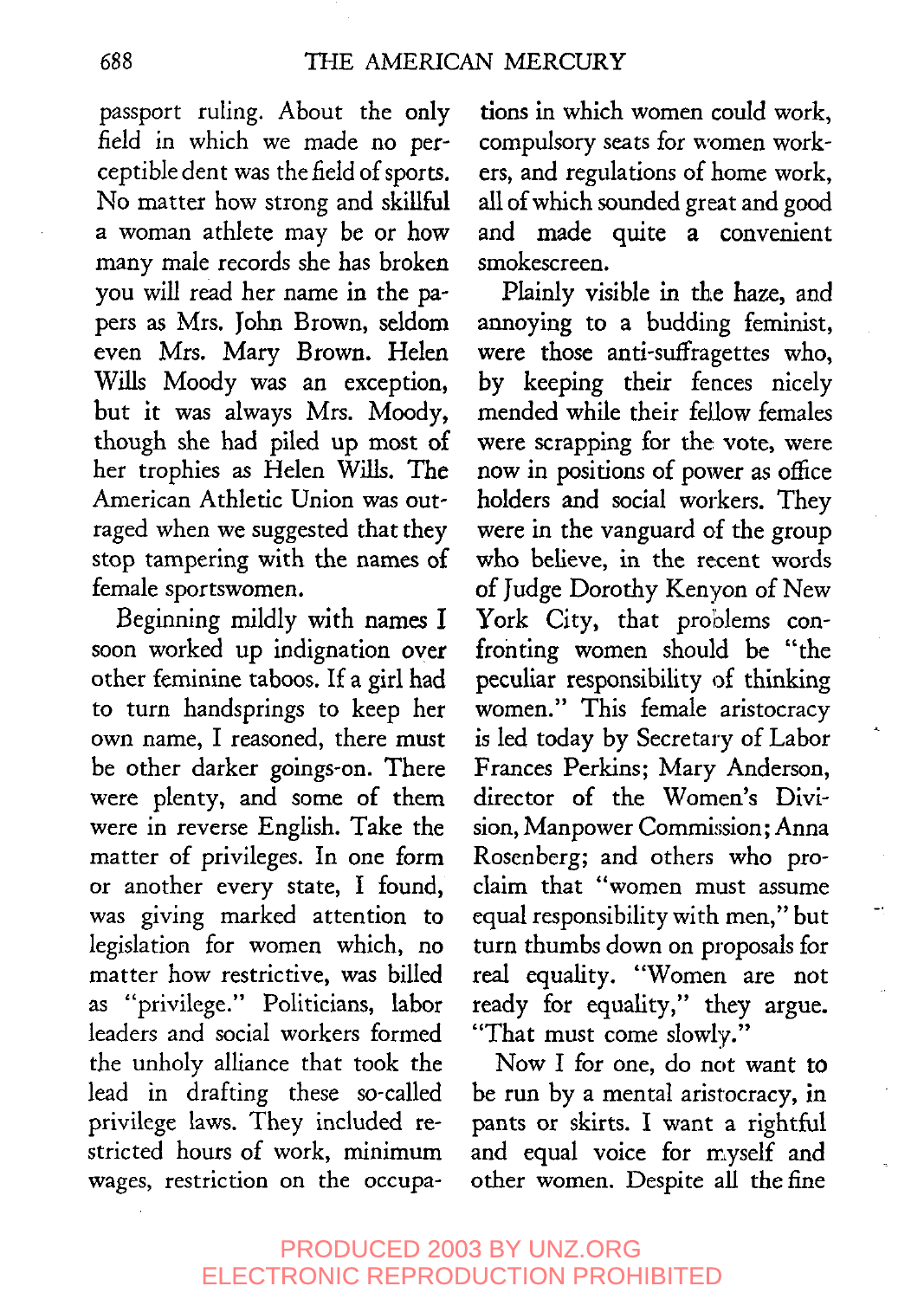talk on the subject, we women seldom have a chance, a broad-scale chance, to participate in the life of society until there is a war. Then we pitch in, fight and left, and learn trades and professions, do en *masse* the things individual women have always done. But we are exŗ pected to subside with the lull, and probably we shall once more when this war is won. After ninetyþ, five years of steady prodding women have the vote, but they also have more than a thousand so-called protective laws in all the fortyeight states. The superficial impression that the feminist movement was wound up in triumph when the vote was obtained is as wrong as it can possibly be. The movement is in many ways at its height today with great battles yet to win.

### III

ĥ.

 $\mathbf{r}$ 

I remember, away back in the 'twenties, how startled I was to find that I was legislated a member of a peculiarly fragile and "protected" female class of workers. New York State had passed a law making midnight the working woman's curfew. We were to be protected from the night air and hoodlums. The staff of a morning paper works nights and it waits for

the conventional "goodnight" until the paper has gone to press. Women employees of the paper, such as night-shift telephone operators, printers, proof-readers, secretaries and waitresses were all affected. In most cases they worked the shift because it was easier and more remunerative, but regardless of our preferences we were legislated out of work after midnight. Personally I escaped because the legislators suddenly decided that women reporters were "artists" and hence excepted.

Back of that pink haze was straight subterfuge. Privilege and protection for women workers neatly widened the male labor market. Under "privilege", women were routed out of war-won jobs. In the 'twenties the move to return women to the status of household chattels was just as real and as strong as in the early 1800's but not as candid. In 1836 the New England Association of Farmers, Mechanics, and Other Workingmen passed a resolution which wrapped up their point of view in a tight package for use by the New England legislatures:

Whereas, Labor is a physical and moral injury to *women* and a *competitive menace to* men, we recommend legislation to restrict women in industry.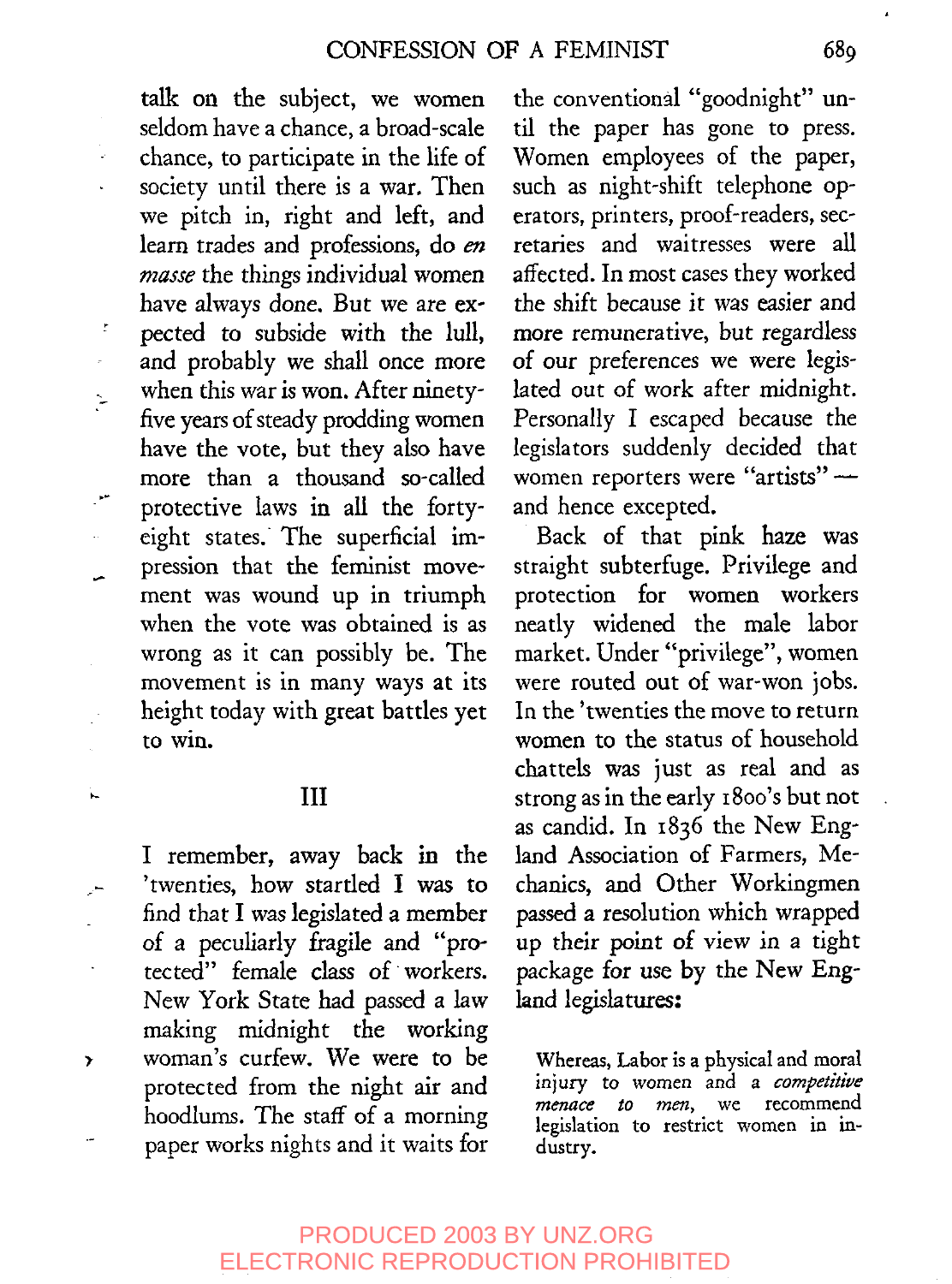You have to admire that kind of candor.

But candor had become a greater hazard by the 'twenties. Women had participated in the fight for democracy, they were voters and could defeat candidates; a smokescreen was needed. All factions had up their guards. The mere fact that women had the vote was enough to bring on a torrent of pretty words from Senators and Congressmen and Assemblymen about the nobility of women and the purifying influence they would exert now that there was equality of the sexes. But we soon found we couldn't go far in this equality business. We are subject to a hybrid form of citizenship. We can call ourselves U. S. nationals - the Nineteenth Amendment allows that  $-$  but we are only occasionally recognized as persons under the supreme law of the land. We are permitted only by special dispensation rights and duties which male citizens enjoy as a matter of course.

All states have various laws allowing certain freedoms to women: some states permit them to serve on juries, others have laws that specifically allow them to hold public office, still others have legislated to permit women to enter professions formerly closed to them. The point, however, is that no such laws are needed to give men these rights. In the very extension of new freedoms to women there is thus a humiliating recognition of inferior status.

And the fact remains that twentytwo states do not trust women to sit on juries. Some states allow married women no personal property ۷ nor the supervision of their children. In South Carolina even the Z wife's clothes have been held to be the husband's property. Georgia permits husbands to collect their wives' pay, and even in New York the wife's earnings from projects in the home belong to her husband. In Massachusetts and Michigan, among other places, the earnings of a minor child belong to the father only. In Ohio women, are barred from earning a living as taxi driv- $\bullet$ ers. In Florida, until this May, women could not engage in business without husbandly consent and had to go to court and be declared a "free earner" in order to make contracts and other legal  $\rightarrow$ documents. In Texas it took a special law to make it possible for a woman, "Ma" Ferguson, to act as Governor. In sixteen states, including New York and Connecticut, women are forbidden to work  $\mathbf{\hat{c}}$ at night in certain specified industries. And this is a mere sampling.

ب

The Fourteenth Amendment to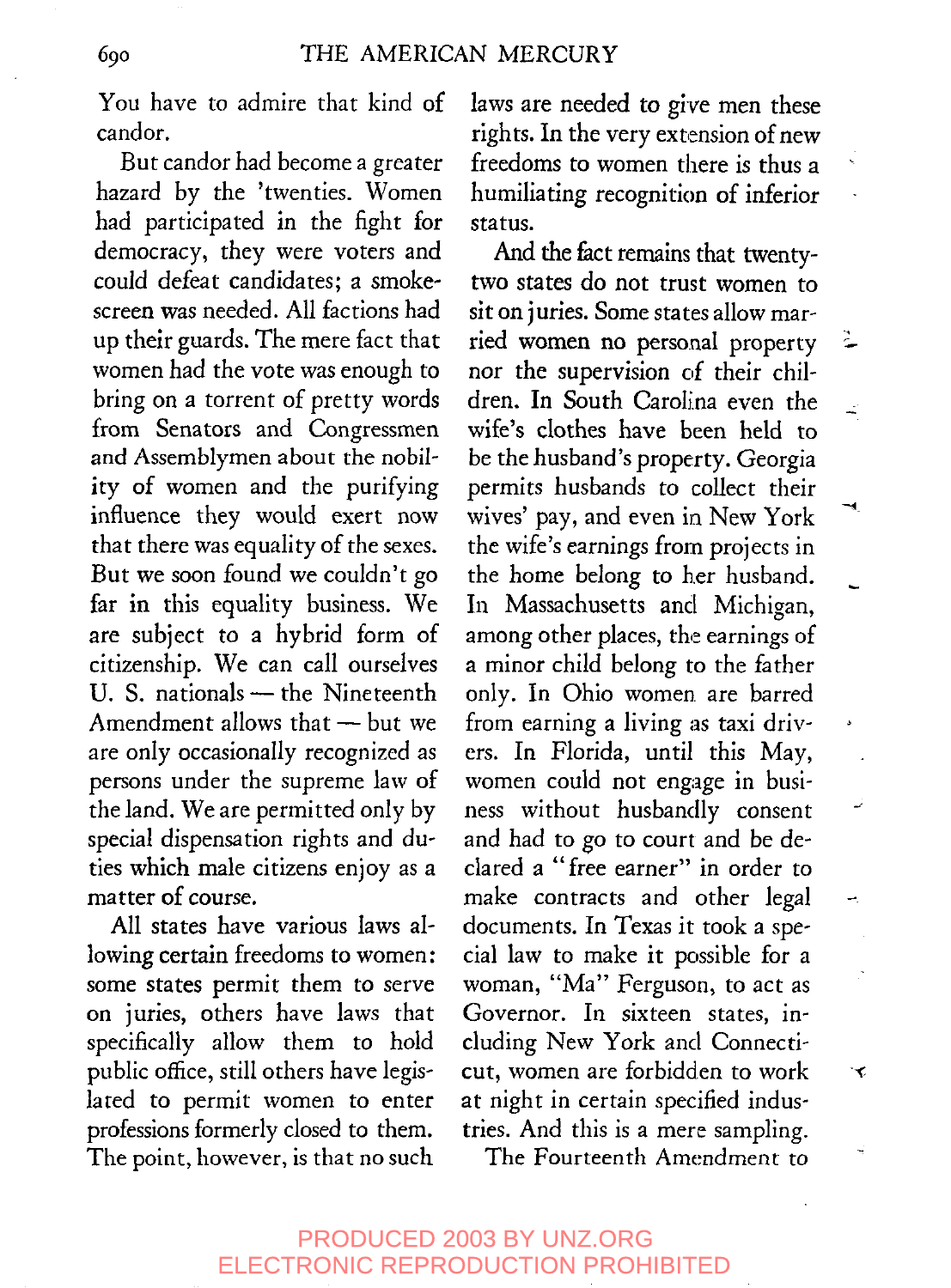the Constitution clearly says, "No state shall make or enforce any law which shall abridge the privi-÷. leges or immunities of citizens of the United States; nor shall any state deprive any person of life, liberty or property without process of law, nor deny any persons within the jurisdiction the equal protection of z, laws." When that Amendment was passed, shortly after the Civil War, women read its plain language and assumed that as persons and citizens they were all bibbed and tuckered with constitutional equality. But not at all. When it came to a test case the Supreme Court ruled that persons were males and there has been the very devil to pay ever since. Fifty years later we got the vote. Will it be fifty years more before the Equal Rights Amendment  $-$  "Equality of rights under the law shall not be denied or abridged by the United States i. or by any state on account of sex"  $-\mathrm{is}$  properly passed by Congress and ratified by the states?  $\vdash$ 

í,

 $\mathbf{r}$ 

Of course the fight would be simpler if more average women took a hand in it. Too many intelligent women have only the vaguest opinions on the subiect. Many of them who should know better actually think that we already have equal rights. Then there are those others-a self-confessed feminist like myself gazes at them in amazement-who refuse to be interested. Confident in their personal security, they brush the matter aside. Nearly all of them, I can assure you on the basis of some exhaustive personal polls, think that woman's lot is not a happy one, that we were born to suffer, that we are biologically so "different" if not "inferior." My complaint, therefore, is more against women than against men. Though of course, we still have to beat down the chivalry of the gentlemen in Washington towards those women opportunists who insist on special protection for us all.

Don't think I object to chivalry. I love it  $-$  at the proper time. And since I am now married to a southern fella I am treated to a lot of it. When we were first married he had an awful time with me about my opening doors and carrying bundles. I was brought up to wait upon myself, and with all these ideas about equality I suppose I have become a little defensive about doing my share. Also, being quite able-bodied, it seems silly not to be helpful when I can be. But my husband is very firm. *He* wants to ring elevator bells and pick up my handkerchief; it gives him a great deal of pleasure, so I admit I'm compromising my principles.